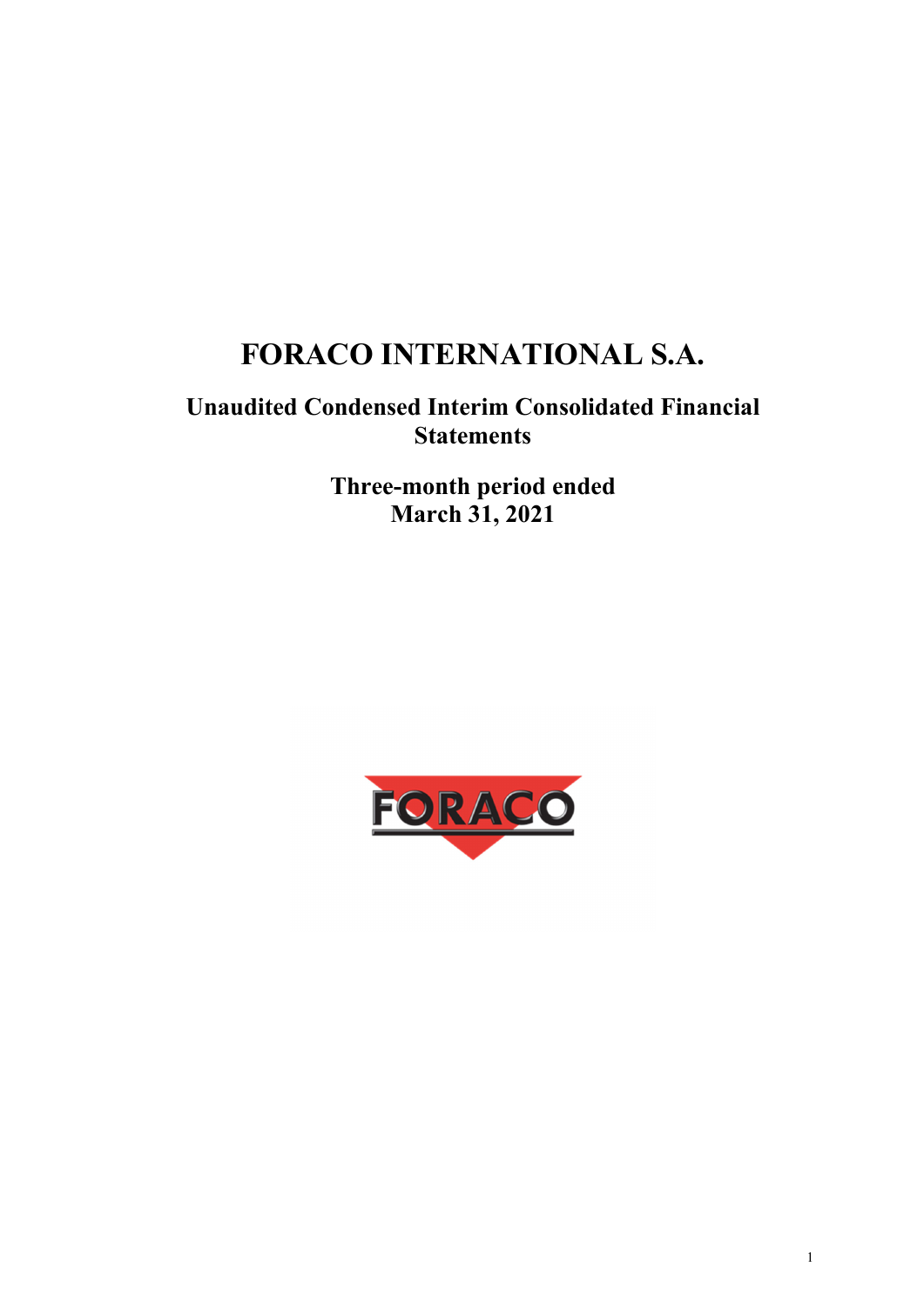#### **Foraco International S.A.**

**Unaudited condensed interim consolidated financial statements as of March 31, 2021** 

# **Table of Contents**

|     | Unaudited condensed interim consolidated balance sheet - Assets                       | 3  |
|-----|---------------------------------------------------------------------------------------|----|
|     | Unaudited condensed interim consolidated balance sheet – Equity and Liabilities       | 4  |
|     | Unaudited condensed interim consolidated income statement                             | 5  |
|     | Unaudited condensed interim consolidated statement of changes in equity               | 6  |
|     | Selected notes to the unaudited condensed interim consolidated financial statements 8 |    |
| 1.  | Basis of preparation                                                                  | 8  |
| 2.  | Selected notes on critical accounting policies and new accounting pronouncements      | 8  |
|     | 3. Financial risk management                                                          | 10 |
| 4.  | Segment information                                                                   | 10 |
|     | 5. Property, plant and equipment                                                      | 11 |
|     | 6. Goodwill                                                                           | 12 |
| 7.  | Inventories                                                                           | 12 |
|     | 8. Financial debt and lease obligations                                               | 12 |
| 9.  | Provisions                                                                            | 13 |
| 10. | Share capital                                                                         | 13 |
| 11. | Expenses by nature                                                                    | 14 |
| 12. | Income tax expense                                                                    | 14 |
| 13. | Commitments and contingencies                                                         | 14 |
| 14. | Related-party transactions                                                            | 15 |
| 15. | Earnings per share calculation                                                        | 15 |
| 16. | Post balance sheet events                                                             | 15 |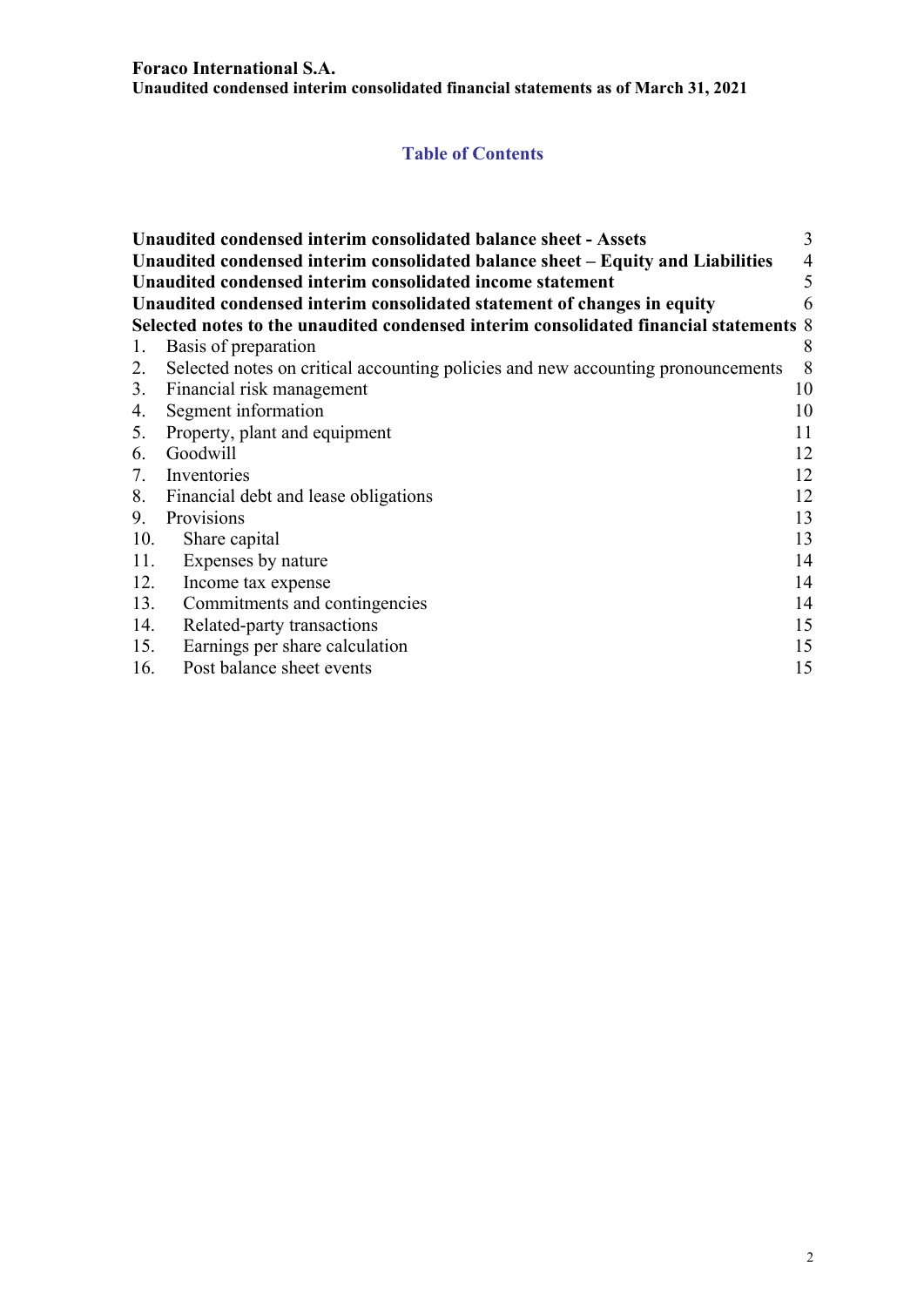# **Unaudited condensed interim consolidated balance sheet - Assets**

| in thousands of USS           | <b>Note</b> | March 31,<br>2021 | December 31,<br>2020 |
|-------------------------------|-------------|-------------------|----------------------|
| <b>ASSETS</b>                 |             |                   |                      |
| <b>Non-current assets</b>     |             |                   |                      |
| Property, plant and equipment | (5)         | 37,658            | 36,090               |
| Goodwill                      | (6)         | 66,179            | 69,482               |
| Deferred income tax assets    |             | 29,384            | 29,846               |
| Other non-current assets      |             | 613               | 906                  |
|                               |             | 133,834           | 136,324              |
| <b>Current assets</b>         |             |                   |                      |
| Inventories, net              | (7)         | 35,036            | 31,387               |
| Trade receivables, net        |             | 38,645            | 29,357               |
| Other current assets          |             | 10,326            | 9,737                |
| Cash and cash equivalents     |             | 16,310            | 20,960               |
|                               |             | 100,317           | 91,441               |
| <b>Total assets</b>           |             | 234,151           | 227,765              |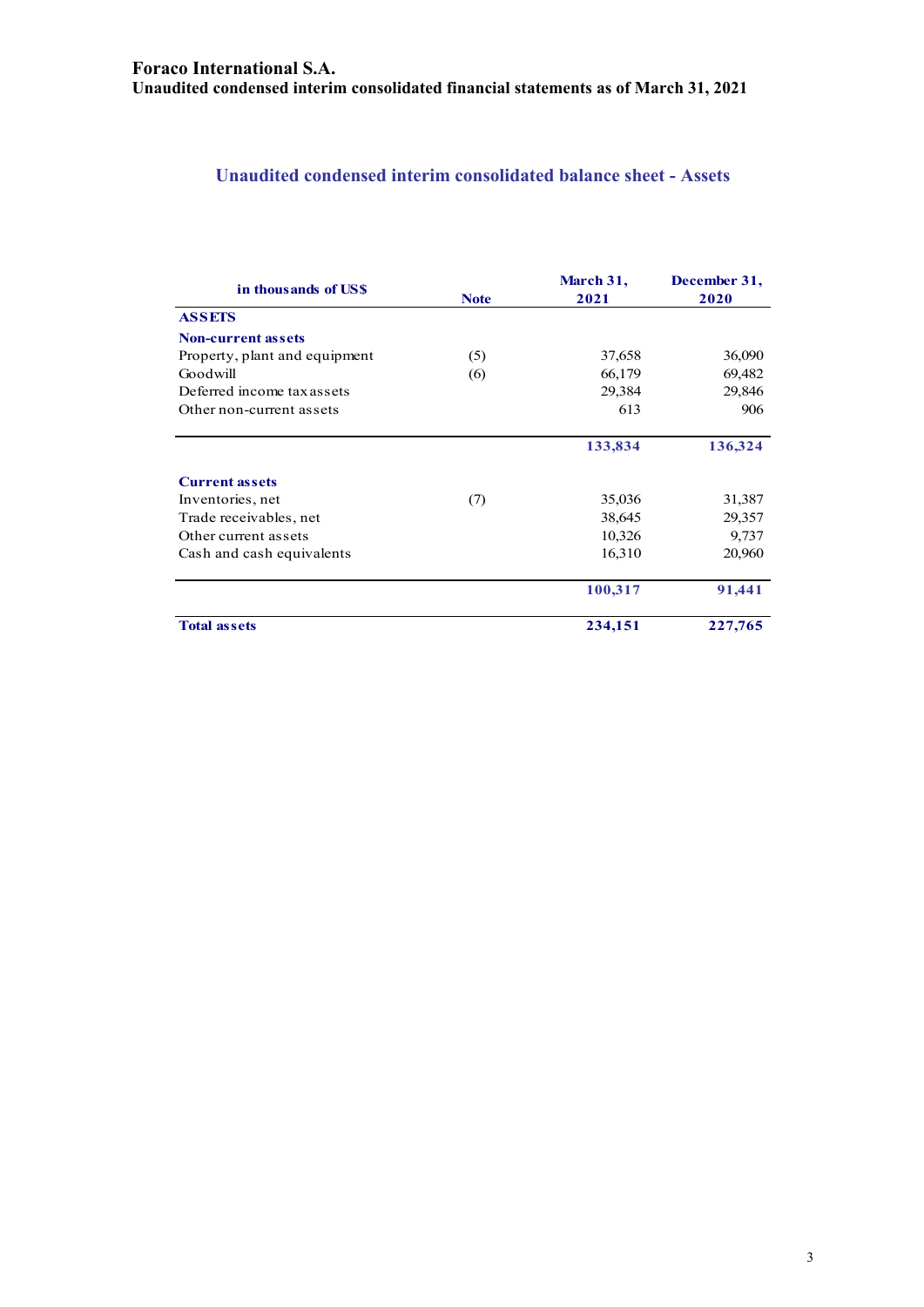# **Unaudited condensed interim consolidated balance sheet – Equity and Liabilities**

| in thousands of US\$                                              | <b>Note</b> | March 31,<br>2021 | December 31,<br>2020 |
|-------------------------------------------------------------------|-------------|-------------------|----------------------|
| <b>EQUITY</b>                                                     |             |                   |                      |
| Capital and reserves attributable to the Company's equity holders |             |                   |                      |
| Share capital                                                     |             | 1,772             | 1,772                |
| Share premium and retained earnings                               |             | 154,800           | 155,794              |
| Other reserves                                                    |             | (145, 562)        | (144, 640)           |
|                                                                   |             | 11,010            | 12,926               |
| Non-controlling interests                                         |             | 4,777             | 4,876                |
| <b>Total equity</b>                                               |             | 15,787            | 17,802               |
| <b>LIABILITIES</b>                                                |             |                   |                      |
| <b>Non-current liabilities</b>                                    |             |                   |                      |
| Borrowings - Non-current portion of long term debt                | (8)         | 148,898           | 153,993              |
| Lease obligations - Non current portion                           | (8)         | 4,623             | 3,915                |
| Deferred income tax liabilities                                   |             | 3,187             | 3,570                |
| Provisions for other liabilities and charges                      | (9)         | 582               | 517                  |
| <b>Current liabilities</b>                                        |             |                   |                      |
| Trade payables                                                    |             | 26,806            | 17,711               |
| Other payables                                                    |             | 21,679            | 23,086               |
| Current income tax liabilities                                    |             | 3,186             | 2,319                |
| Borrowings - Current portion of long term debt                    | (8)         | 1,674             | 1,837                |
| Borrowings - Current portion of drawn credit lines                | (8)         | 5,870             | 1,299                |
| Lease obligations - Current portion                               | (8)         | 1,726             | 1,568                |
| Provisions for other liabilities and charges                      | (9)         | 134               | 149                  |
| <b>Total liabilities</b>                                          |             | 218,365           | 209,964              |
| <b>Total equity and liabilities</b>                               |             | 234,151           | 227,765              |
| Net debt excluding operating lease obligations under IFRS 16      |             | 140,135           | 136,169              |

*Net debt excluding operating lease obligations is a non IFRS measure and corresponds to the current and noncurrent portion of borrowings, net of cash and cash equivalents*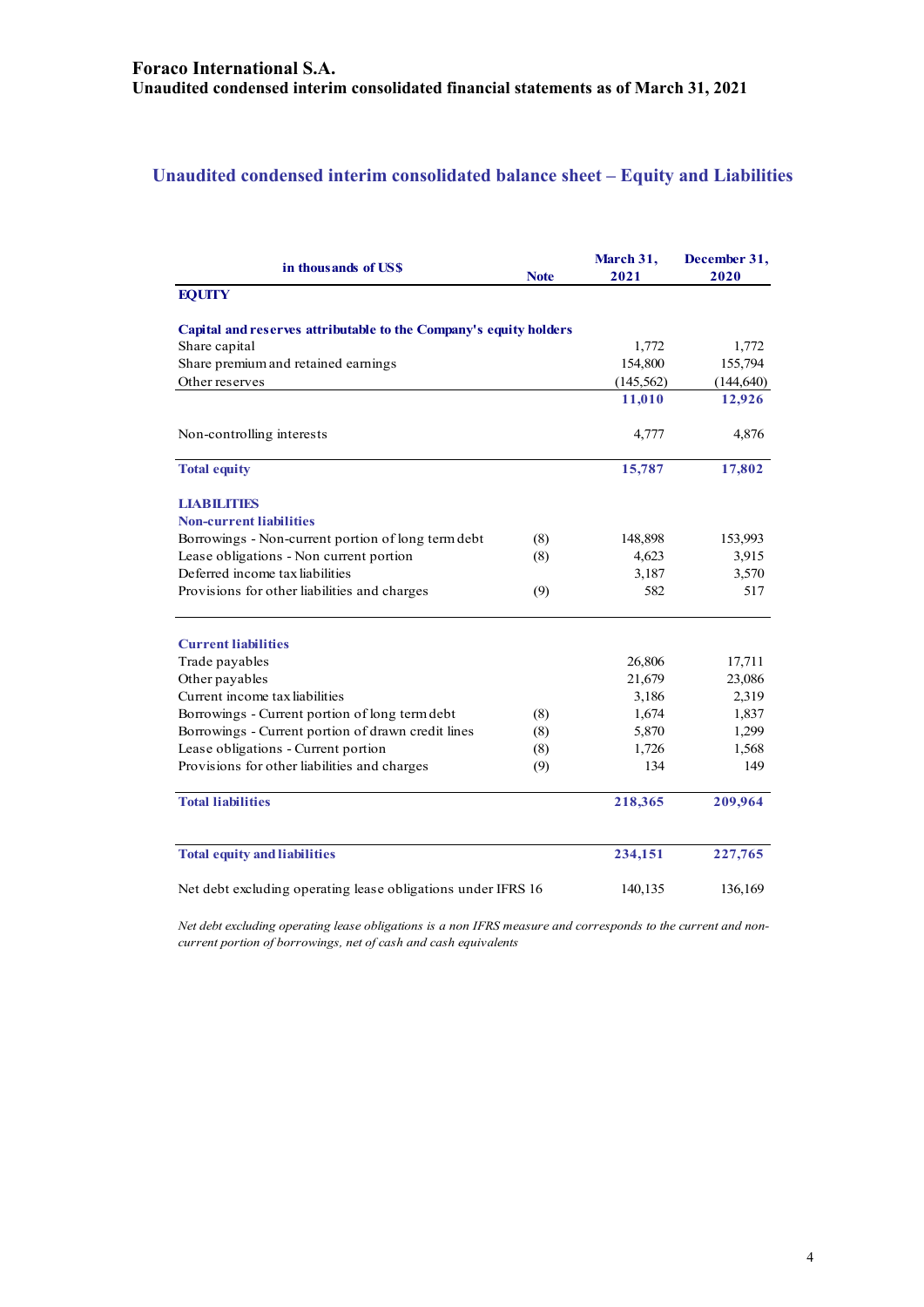# **Unaudited condensed interim consolidated income statement**

| In thousands of US\$                                                                                                                    | Three-month period ended<br>March 31, |          |           |  |
|-----------------------------------------------------------------------------------------------------------------------------------------|---------------------------------------|----------|-----------|--|
|                                                                                                                                         | <b>Note</b>                           | 2021     | 2020      |  |
| Revenue                                                                                                                                 | (4)                                   | 54,551   | 49,671    |  |
| Cost of sales                                                                                                                           | (11)                                  | (48,510) | (44, 408) |  |
| <b>Gross profit</b>                                                                                                                     |                                       | 6,041    | 5,263     |  |
| Selling, general and administrative expenses<br>Other operating income / (expense), net                                                 | (11)                                  | (5,238)  | (5,139)   |  |
| <b>Operating profit / (loss)</b>                                                                                                        |                                       | 803      | 124       |  |
| Finance costs                                                                                                                           |                                       | (2,080)  | (2,430)   |  |
| Profit / (loss) before income tax                                                                                                       |                                       | (1,277)  | (2,305)   |  |
| Income $\text{tax}$ (expense) / profit                                                                                                  | (12)                                  | 312      | 241       |  |
| Profit / (loss) for the period                                                                                                          |                                       | (965)    | (2,064)   |  |
| Attributable to:                                                                                                                        |                                       |          |           |  |
| Equity holders of the Company                                                                                                           |                                       | (995)    | (2,042)   |  |
| Non-controlling interests                                                                                                               |                                       | 30       | (22)      |  |
| Earnings per share for profit attributable to the equity holders of the Company<br>during the period (expressed in US cents per share): |                                       |          |           |  |
| - basic                                                                                                                                 | (15)                                  | (1.11)   | (2.27)    |  |
| - diluted                                                                                                                               | (15)                                  | (1.11)   | (2.27)    |  |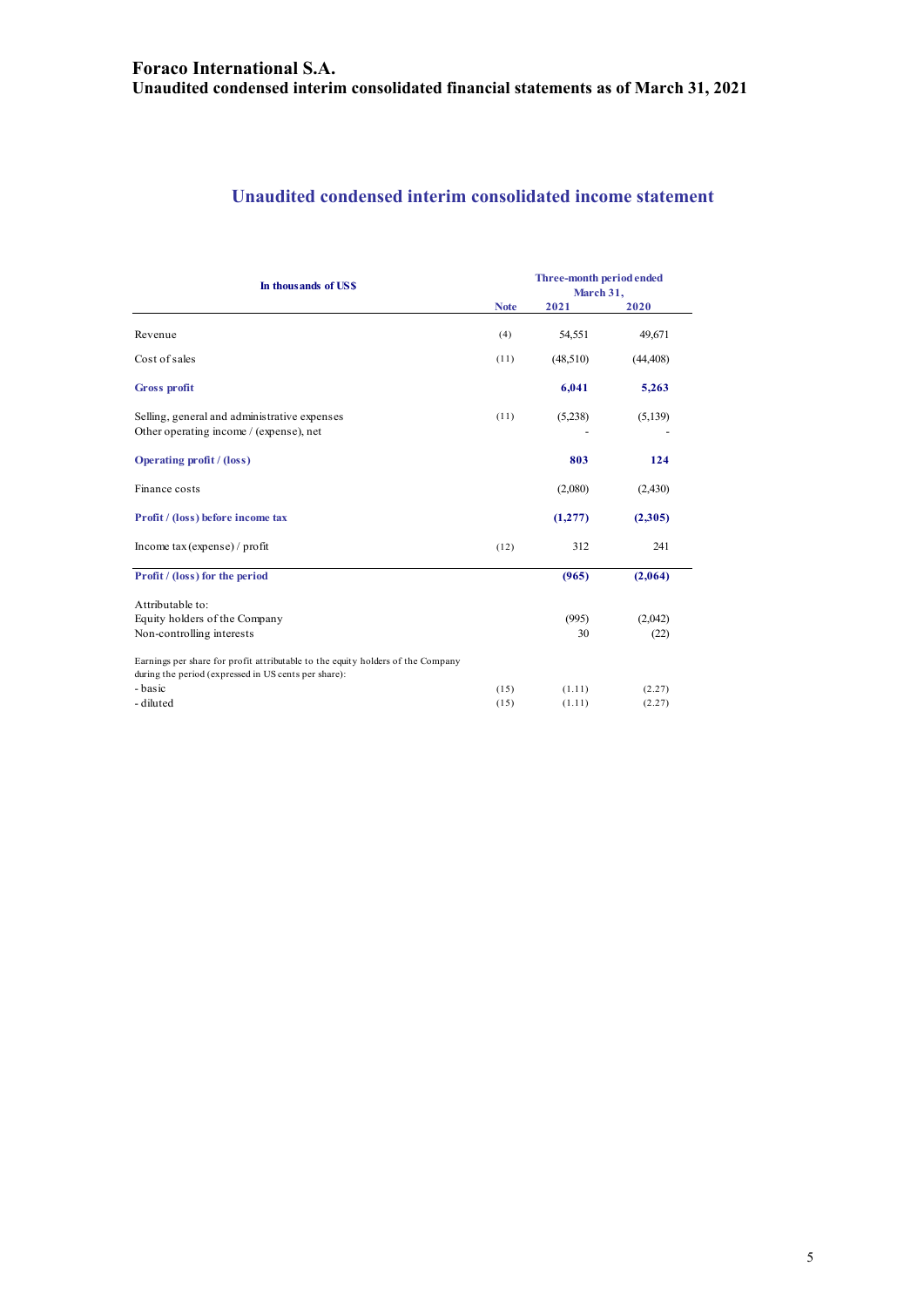#### **Unaudited condensed interim consolidated statement of changes in equity**

|                                            | <b>Attributable to equity holders of the Company</b> |                                                                          |                          |              | Non-                            | <b>Total</b>  |
|--------------------------------------------|------------------------------------------------------|--------------------------------------------------------------------------|--------------------------|--------------|---------------------------------|---------------|
| in thousands of USS                        | <b>Share</b><br>Capital                              | <b>Share</b><br><b>Premium and</b><br><b>Retained</b><br><b>Earnings</b> | Other<br><b>Reserves</b> | <b>Total</b> | controlling<br><i>interests</i> | <b>Equity</b> |
| <b>Balance at January 1, 2020</b>          | 1,772                                                | 151,558                                                                  | (122, 335)               | 30,996       | 5,682                           | 36,678        |
| Profit $/$ (loss) for the period           |                                                      | (2,042)                                                                  |                          | (2,042)      | (22)                            | (2,064)       |
| Currency translation differences           |                                                      |                                                                          | (21,675)                 | (21,675)     | (1,567)                         | (23,242)      |
| Employee share-based compensation          |                                                      |                                                                          | 45                       | 45           |                                 | 45            |
| Treasury shares purchased (see Note 10)    |                                                      |                                                                          |                          |              |                                 |               |
| Dividend paid to non controlling interests |                                                      |                                                                          |                          |              | (676)                           | (676)         |
| <b>Balance at March 31, 2020</b>           | 1,772                                                | 149,516                                                                  | (143, 965)               | 7,324        | 3,417                           | 10,741        |
| <b>Balance at January 1, 2021</b>          | 1,772                                                | 155,794                                                                  | (144, 640)               | 12,927       | 4,875                           | 17,802        |
| Profit $/$ (loss) for the period           |                                                      | (995)                                                                    |                          | (995)        | 30                              | (965)         |
| Currency translation differences           |                                                      |                                                                          | (817)                    | (817)        | (129)                           | (946)         |
| Employee share-based compensation          |                                                      |                                                                          | 50                       | 50           |                                 | 50            |
| Treasury shares purchased (see Note 10)    |                                                      |                                                                          | (154)                    | (154)        |                                 | (154)         |
| Dividend paid to non controlling interests |                                                      |                                                                          |                          |              |                                 |               |
| Balance at March 31, 2021                  | 1,772                                                | 154,799                                                                  | (145, 561)               | 11,011       | 4,776                           | 15,787        |

# **Unaudited statement of comprehensive income**

| in thousands of US\$                    | March 31,<br>2021 | March 31,<br>2020 |  |
|-----------------------------------------|-------------------|-------------------|--|
|                                         |                   |                   |  |
| Net profit / (loss) for the period      | (965)             | (2,064)           |  |
| Currency translation differences        | (946)             | (23, 242)         |  |
| Total comprehensive loss for the period | (1,911)           | (25,306)          |  |
| Attributable to:                        |                   |                   |  |
| Equity holders of the Company           | (1, 812)          | (23, 717)         |  |
| Non-controlling interests               | (99)              | (1, 589)          |  |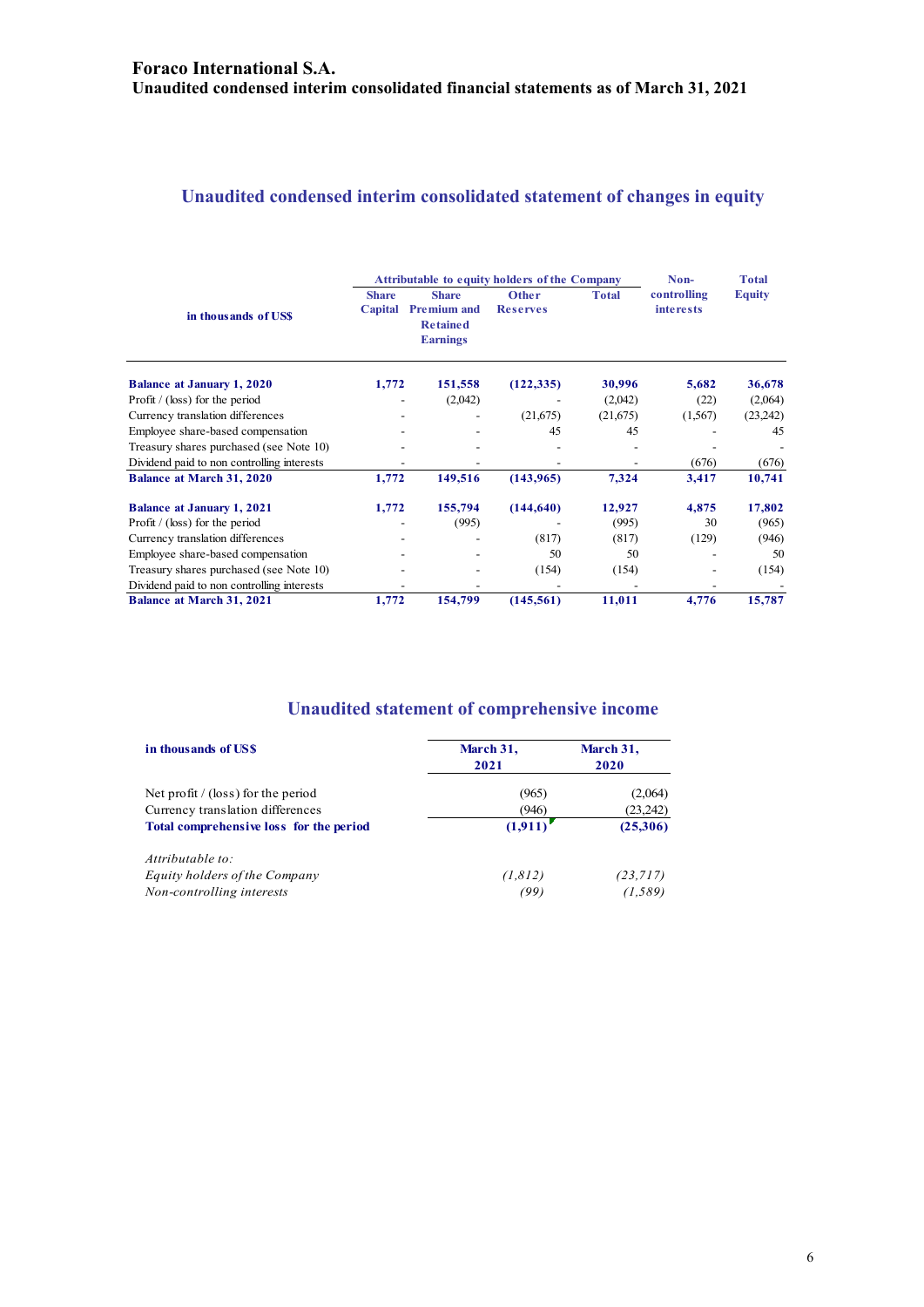# **Unaudited condensed interim consolidated cash flow statement**

|                                                             | Three month ended March 31, |          |  |
|-------------------------------------------------------------|-----------------------------|----------|--|
| in thousands of US\$                                        | 2021                        | 2020     |  |
| Profit / (loss) for the period                              | (965)                       | (2,064)  |  |
| Adjustments for:                                            |                             |          |  |
| - Depreciation, amortization and impairment (see Note 11)   | 4,261                       | 4,296    |  |
| - Share-based compensation expenses (see Note 11)           | 50                          | 45       |  |
| - Income tax expenses / (profit) (see Note 12)              | (312)                       | (241)    |  |
| - Finance costs, net                                        | 2,080                       | 2,430    |  |
| Cash generated from operations before changes in operating  |                             |          |  |
| assets and liabilities                                      | 5,114                       | 4,466    |  |
| Changes in operating assets and liabilities:                |                             |          |  |
| - Inventories                                               | (4,265)                     | 1,291    |  |
| - Trade accounts receivable and other receivables           | (10, 477)                   | (3,842)  |  |
| - Trade accounts payable and other payables                 | 7,086                       | 574      |  |
| Cash generated from / (used in) operations                  | (2,542)                     | 2,489    |  |
| - Interest paid, net                                        | (534)                       | (627)    |  |
| - Income tax paid                                           | (1,240)                     | (688)    |  |
| Net cash flow from / (used in) operating activities         | (4,316)                     | 1,174    |  |
| Purchase of property, plant and equipment (*)               | (4, 418)                    | (2,777)  |  |
| Net cash generated from / (used in) investing activities    | (4, 418)                    | (2, 777) |  |
| Proceeds from issuance of borrowings, net of issuance costs | 187                         | 417      |  |
| Repayments of borrowings                                    | (533)                       | (670)    |  |
| Repayments of lease obligations                             | (340)                       | (250)    |  |
| Proceeds from / (repayment of) short term credit facilities | 4,592                       | (1,439)  |  |
| Acquisition of treasury shares (see Note 10)                | (154)                       |          |  |
| Dividends paid to non-controlling interests                 |                             | (676)    |  |
| Net cash generated from / (used in) financing activities    | 3,752                       | (2,618)  |  |
| Exchange differences on cash and cash equivalents           | 329                         | (540)    |  |
| Net increase / (decrease) in cash and cash equivalents      | (4,653)                     | (4,761)  |  |
| Cash and cash equivalents at beginning of the period        | 20,960                      | 16,053   |  |
| Cash and cash equivalents at end of the period              | 16,310                      | 11,292   |  |
| (*) Excluding acquisition financed through leases           | None                        | None     |  |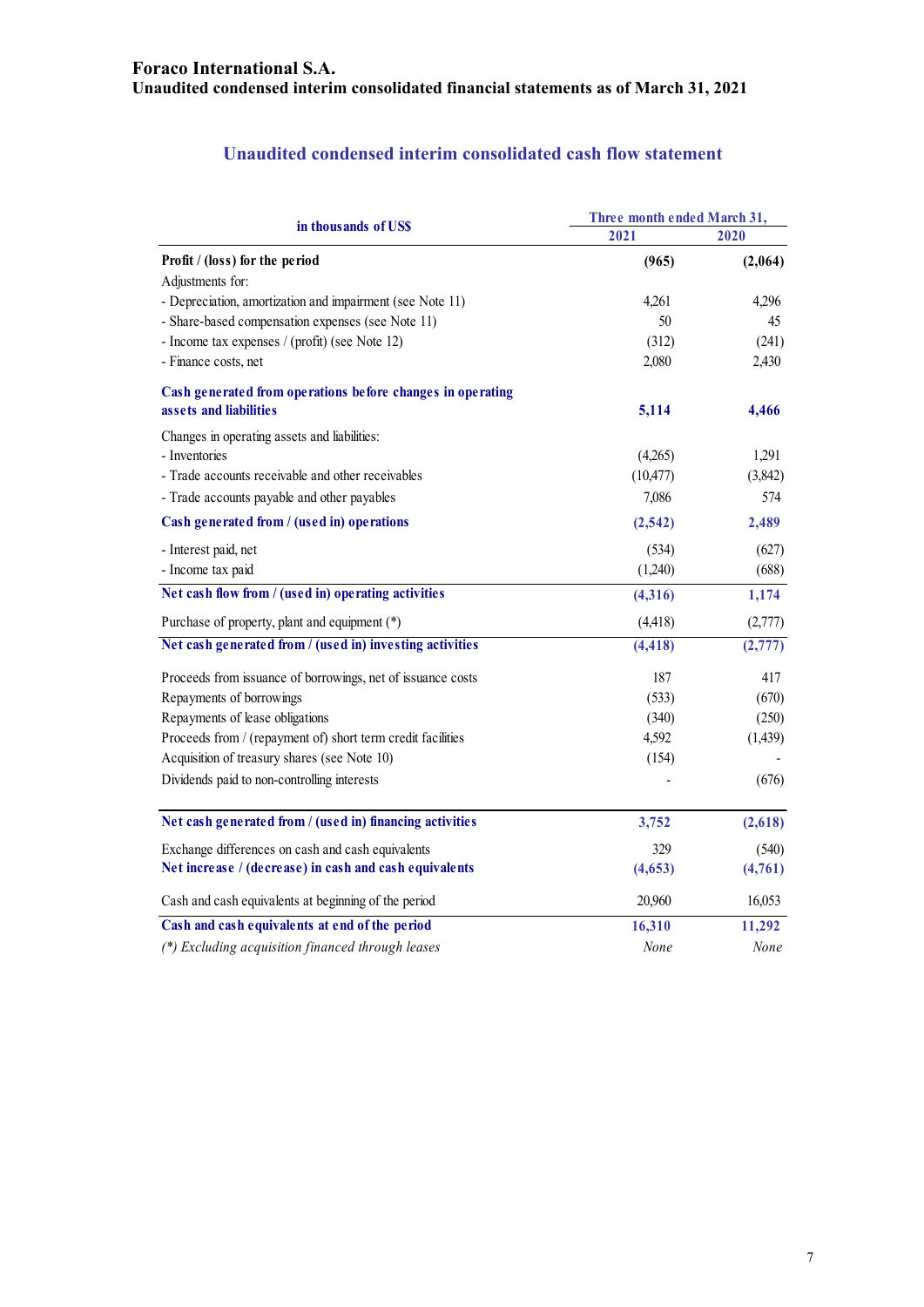**Selected notes to the unaudited condensed interim consolidated financial statements** 

# **1. Basis of preparation**

These unaudited condensed interim financial statements have been prepared in accordance with IAS 34, Interim Financial Reporting. All material intercompany balances have been eliminated. Because all the disclosures required by IFRS are not included, these interim statements should be read in conjunction with the audited financial statements of Foraco International S.A. and its subsidiaries ("Foraco" or the "Company") for the year ended December 31, 2020.

Except when otherwise stated, all amounts are presented in thousands of US\$, which is the presentation currency of the Company.

#### **2. Selected notes on critical accounting policies and new accounting pronouncements**

#### **2.1. Accounting policies**

The accounting policies have been consistently applied with those of the annual financial statements for the year ended December 31, 2020 except for the following: during the year, the income tax expense is recognized based on Management's best estimate of the average annual income tax rate expected for the full financial year on a tax jurisdiction by tax jurisdiction basis. In the last quarter of each fiscal year, Management determines the effective income tax rate for the full year based on the anticipated actual tax returns to be filed and the effective contribution of each tax jurisdiction to the consolidated financial statements.

#### **2.2. Seasonal fluctuations**

The worldwide presence of the Company reduces its overall exposure to seasonality and its influence on business activity, the first quarter being the weakest. In West Africa, most of the Company's operations are suspended between July and October due to the rainy season. In Canada, seasonal slow periods occur during the winter freeze and spring thaw or break-up periods. Depending on the latitude, this can occur anytime from October until late December (freezing) and from mid-April through to mid-June (break-up). Operations at mining sites continue throughout the year. Russia is also affected by the winter period during which certain operations are slowed down. In Asia Pacific and in South America, a seasonal slowdown in activity occurs around year-end during the vacation period. Certain contracts are also affected in Chile in July and August when the winter season peaks.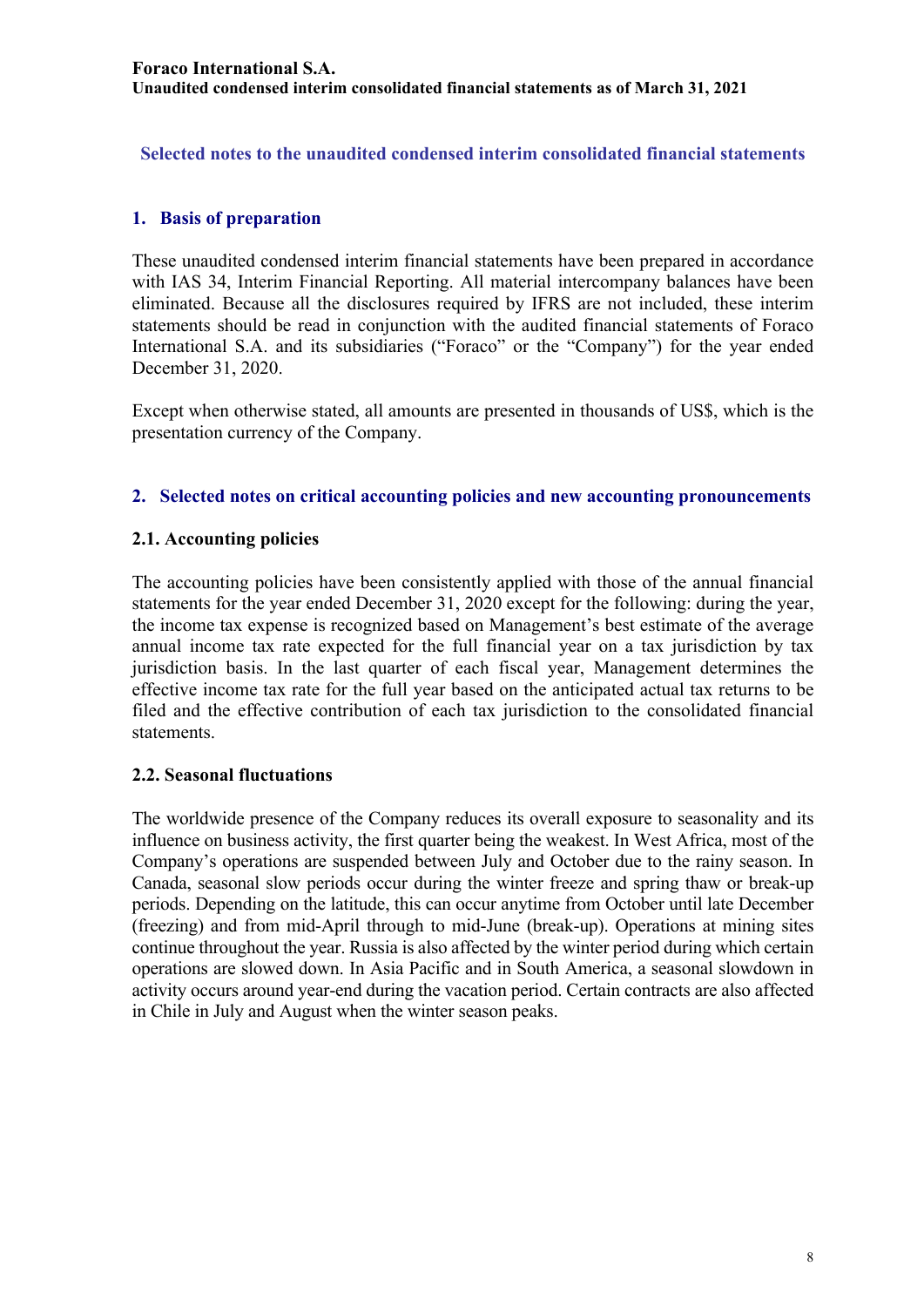# **2.3. Going concern**

Key profitability indicators continue to improve period over period despite the ongoing disruptions due to the Covid-19 pandemic. The market for commodities is supported by the global economic recovery and the increased demand for energy transition and water management.

As at March 31, 2021, the Company met its financial covenants. The Company believes that it will have adequate financial resources to continue in operation for a period of at least twelve months.

Given the continuing improvement of the Company's financial situation and the sustained demand for commodities, management is progressing with the Company's existing and new lenders to refinance the outstanding bonds due in May 2022, in order to deleverage the balance sheet and improve and extend the terms of the debt.

#### **2.4. Impairment testing**

As at December 31, 2020, the Company performed impairment tests at the level of each geographic region using the carrying value of the Company's long lived assets based on expected discounted cash flows method. Based on the internal forecasts and projections made, the expected discounted future cash flows exceeded each of the long-lived asset's carrying amount for each geographic region and accordingly no impairment was recognized as at December 31, 2020.

Based on the current activity trend, the Company considers that there is no triggering event which would justify an impairment testing as at March 31, 2021.

#### **2.5. Deferred tax valuation allowance**

The Company's policy is to recognize deferred tax assets only when they can be recovered within a reasonable timeframe. As a general rule, the Company recognizes deferred tax assets only when they can be used against taxable profit generally within five years or when available tax opportunities exist. On this basis, the Company has adopted a partial recognition based approach and has recorded certain valuation allowances.

#### **2.6. New accounting pronouncements**

The consolidated interim financial statements have been prepared using the same accounting policies and methods of evaluation as in the December 31, 2020 annual financial statements.

#### *Standards, amendments and interpretations to existing standards that were applicable to the Company during the period*

- IBOR reform Phase 2 amendments applicable on January 1, 202 "Interest Rate Benchmark Reform"
- IFRS 16 amendment applicable on April 1, 2021 "Rent Concession".

The application of these amendments has not had any material impact on the consolidated financial statements of the Company.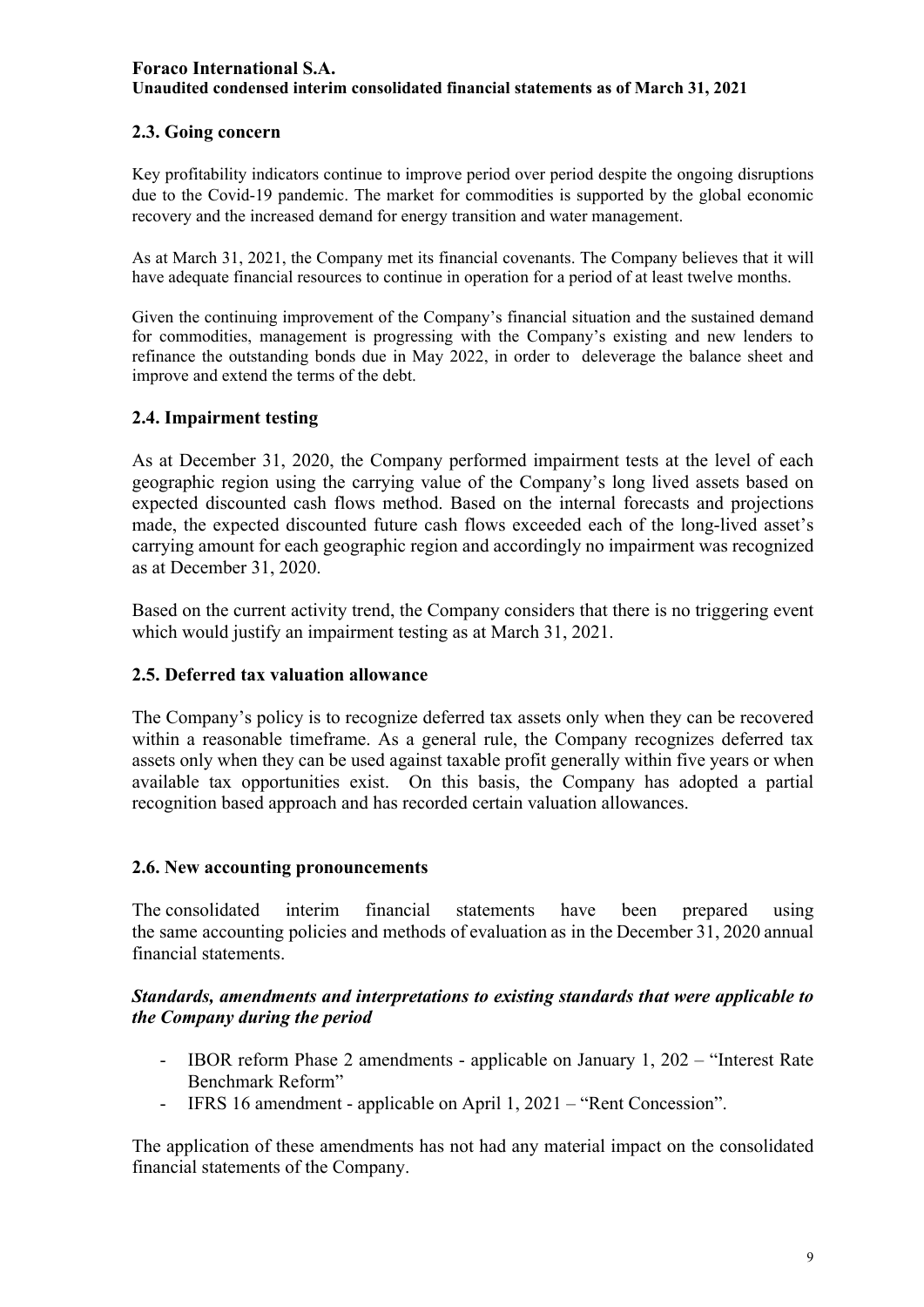*Standards, amendments and interpretations to existing standards that are applicable on or after January 1, 2022* 

- IAS 1 amendments on classification applicable on January 1, 2023 "Classification of liabilities as current or non-current",
- Amendments to IFRS 17 applicable on January 1, 2023 "Insurance contract",
- Amendments on disclosure of accounting policies applicable on January 1, 2023 Disclosure of accounting policies".
- IAS 8 amendments on accounting estimates applicable on January 1, 2023 "Definition of accounting estimates",
- IFRS 17 Applicable on January 1, 2023 "Insurance contract",
- IAS 16 amendments regarding proceeds before intended use applicable on January 1, 2022 – "Plant and equipment - proceeds before intended use".
- 2018-2020 annual improvements cycle applicable on January 1, 2022,
- IAS 37 amendments regarding onerous contracts applicable on January 1,2022 "Cost of fulfilling a contract".
- IFRS 3 amendments updating a reference to the Conceptual Framework -applicable on January 1, 2022 – "Business combination".

The impact on the consolidated financial statements of the Company of these standards, amendments and improvements are currently being evaluated.

#### **3. Financial risk management**

The Company is exposed to a variety of financial risks through its activity, including: liquidity risk, currency risk, cash transfer restriction, interest rate / re-investment risk, financial counter-party risk and credit risk.

A significant portion of the cash flows of the Company are denominated in Canadian Dollars, Euros, Australian Dollars, Brazilian Real, Chilean Pesos, Russian Rubbles and US Dollars. The financial performance and position as reported in US\$ are dependent on the fluctuations of the US\$ against the other mentioned currencies of the Group.

#### **4. Segment information**

The business segment information for the three-month periods ended March 31, 2021 and March 31, 2020 is as follows:

|                                       | Mining    |        | Water     |       | <b>Group</b> |          |
|---------------------------------------|-----------|--------|-----------|-------|--------------|----------|
| Three-month period ended              | March 31. |        | March 31. |       | March 31.    |          |
|                                       | 2021      | 2020   | 2021      | 2020  | 2021         | 2020     |
| Revenue                               | 45,102    | 40,380 | 9.449     | 9,291 | 54,551       | 49,671   |
| Gross profit / $(\text{loss})$        | 4,752     | 3,519  | 1,289     | 1.744 | 6.041        | 5,263    |
| Operating profit $/(loss)$            | 421       | (659)  | 382       | 783   | 803          | 124      |
| Finance costs                         | n/a       | n/a    | n/a       | n/a   | (2,080)      | (2, 430) |
| Profit / (Loss) before income tax     | n/a       | n/a    | n/a       | n/a   | (1, 277)     | (2,306)  |
| Income tax profit / (expense)         | n/a       | n/a    | n/a       | n/a   | 312          | 241      |
| <b>Profit</b> / (Loss) for the period | n/a       | n/a    | n/a       | n/a   | (965)        | (2,064)  |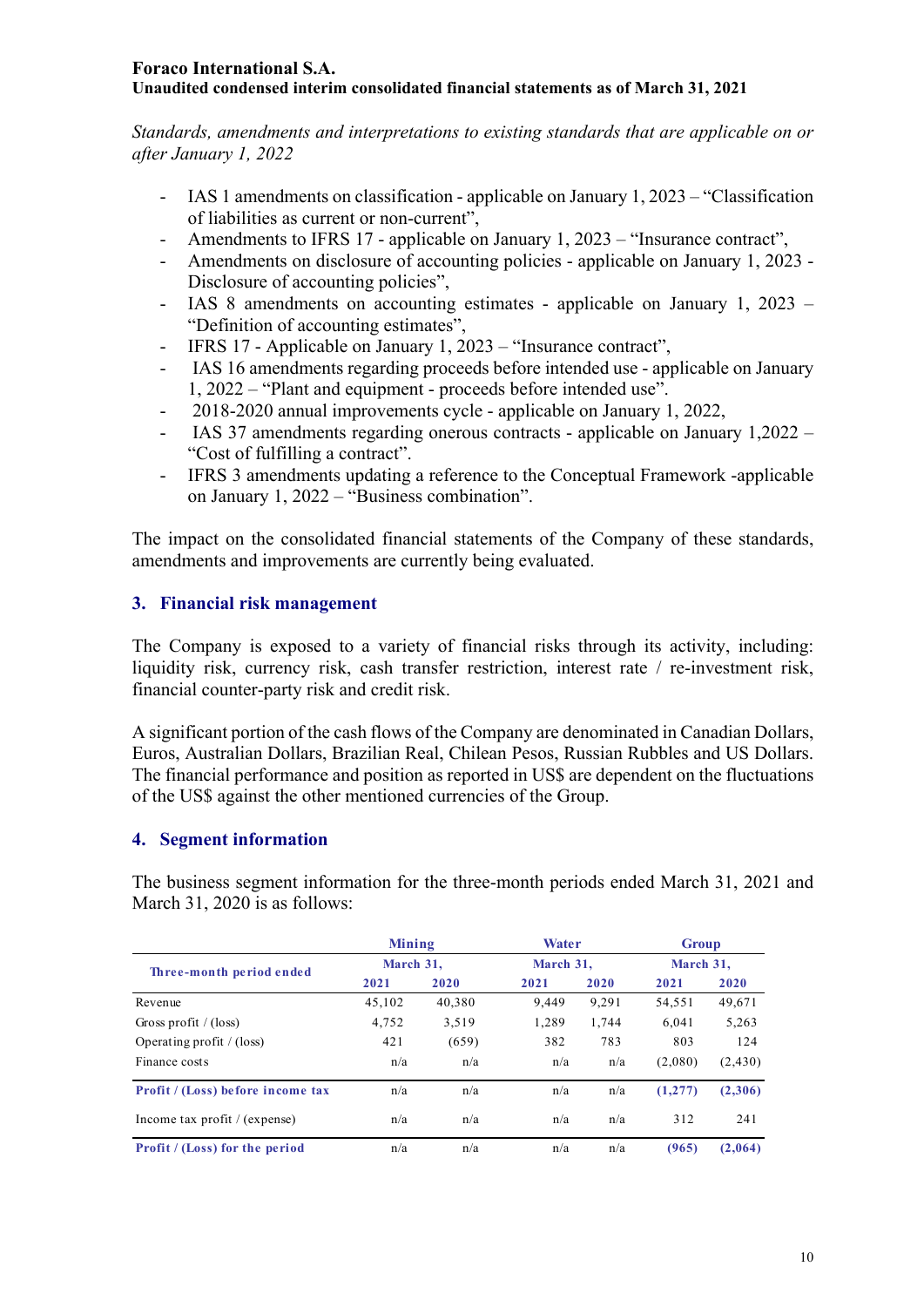The following is a summary of sales to external customers by geographic area for the threemonth periods ended March 31, 2021 and March 31, 2020:

| Three-month period ended       | <b>March 31, 2021</b> | <b>March 31, 2020</b> |
|--------------------------------|-----------------------|-----------------------|
| Europe, Middle East and Africa | 18,828                | 15,106                |
| North America                  | 18,635                | 18,275                |
| South America                  | 9,580                 | 9,085                 |
| Asia Pacific                   | 7.508                 | 7.204                 |
| <b>Net sales</b>               | 54,551                | 49,671                |

# **5. Property, plant and equipment**

Property, plant and equipment (PP&E) consists of the following:

|                                     | Land $\&$<br><b>Buildings</b> | <b>Drilling</b><br>equipment<br>& tools | <b>Automotive</b><br>equipment | <b>Office</b><br>furniture &<br>other | <b>Rights of</b><br><b>use</b> | <b>Total</b> |
|-------------------------------------|-------------------------------|-----------------------------------------|--------------------------------|---------------------------------------|--------------------------------|--------------|
|                                     |                               |                                         |                                | equipment                             |                                |              |
| <b>Year ended December 31, 2020</b> |                               |                                         |                                |                                       |                                |              |
| Opening net book amount             | 1,640                         | 27,162                                  | 1,814                          | 405                                   | 4,176                          | 35,197       |
| Additions                           | 193                           | 11,343                                  | 1,915                          | 153                                   | 1,955                          | 15,559       |
| Exchange differences                | 88                            | 1,547                                   | 96                             | (41)                                  | 467                            | 2,157        |
| Disposals or retirements            | -                             | (303)                                   | (38)                           |                                       |                                | (341)        |
| Depreciation expense                | (118)                         | (14,323)                                | (685)                          | (169)                                 | (1,187)                        | (16, 482)    |
| <b>Closing net book value</b>       | 1,803                         | 25,426                                  | 3,102                          | 348                                   | 5,411                          | 36,090       |
| Period ended March 31, 2021         |                               |                                         |                                |                                       |                                |              |
| Opening net book amount             | 1,803                         | 25,426                                  | 3,102                          | 348                                   | 5,411                          | 36,090       |
| Additions                           | 85                            | 4,306                                   | 366                            | 60                                    | 1,269                          | 6,086        |
| Exchange differences                | (38)                          | (151)                                   | (31)                           | (13)                                  | 7                              | (226)        |
| Disposals or retirements            |                               | (37)                                    |                                |                                       |                                | (37)         |
| Depreciation expense                | (25)                          | (3,554)                                 | (225)                          | (34)                                  | (417)                          | (4,255)      |
| <b>Closing net book value</b>       | 1,825                         | 25,990                                  | 3,212                          | 361                                   | 6,270                          | 37,658       |

The PP&E depreciation expense and the intangible asset amortization expense have been charged to the income statement as follows:

| <b>Period ended</b>                                           | March 31,<br>2021 | December 31,<br>2020 |
|---------------------------------------------------------------|-------------------|----------------------|
| Cost of sales<br>Selling, general and administrative expenses | 3.958<br>303      | 15,650<br>1,023      |
| <b>Total depreciation and amortization</b>                    | 4.261             | 16,673               |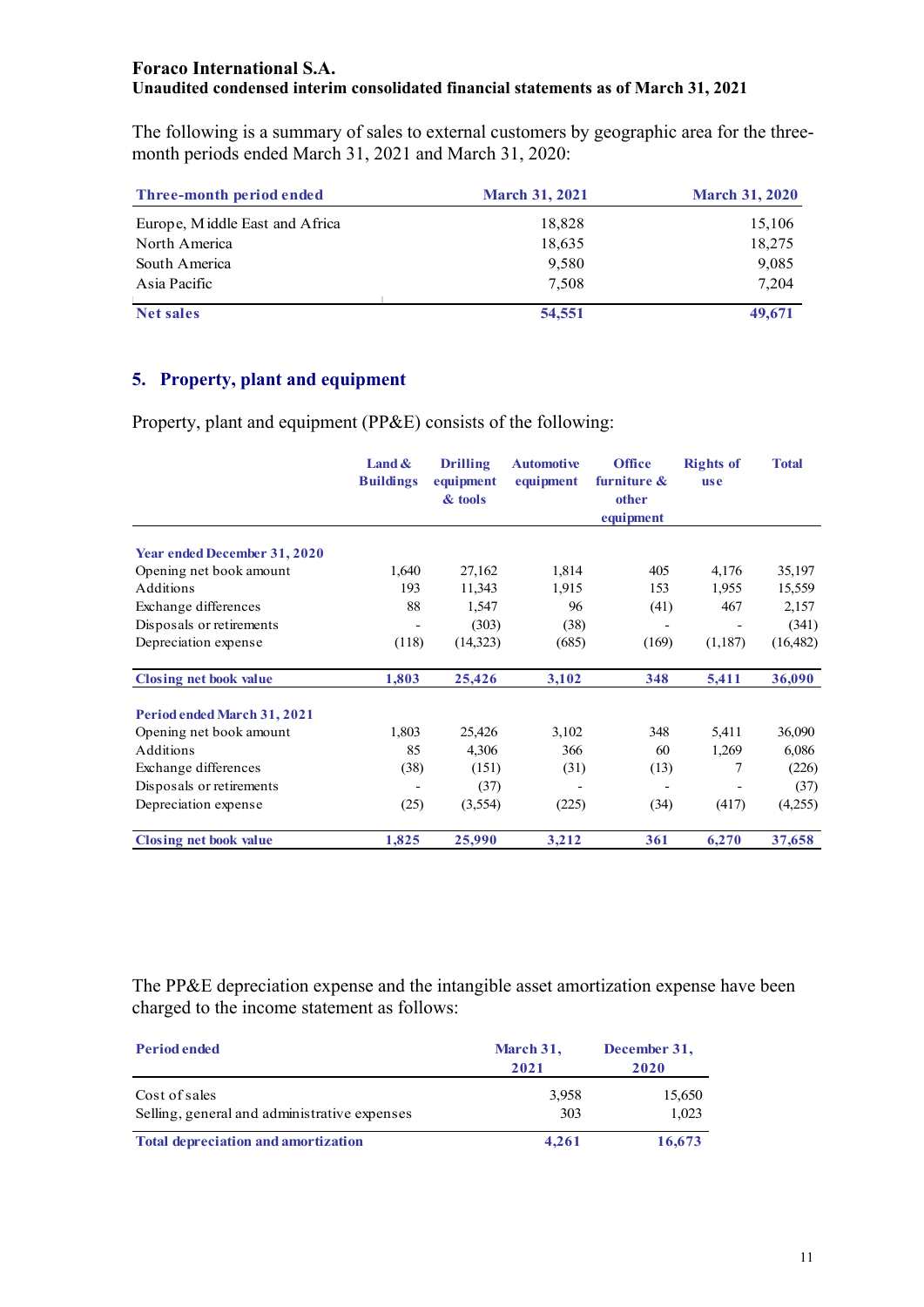#### **6. Goodwill**

Goodwill can be analyzed as follows:

|                                                                | March 31,<br>2021 | March 31,<br>2020  |
|----------------------------------------------------------------|-------------------|--------------------|
| <b>Goodwill at beginning of period</b><br>Exchange differences | 69,482<br>(3,302) | 75,936<br>(6, 454) |
| Goodwill at end of the period                                  | 66,179            | 69,482             |

Goodwill is denominated in the functional currency of its primary economic environment and is allocated to the following geographic regions: South America (US\$ 43.8 million), North America (US\$ 9.0 million), Asia Pacific (US\$ 7.8 million) and Europe, Middle East and Africa (US\$ 5.6 million).

The significant variations in currency exchange rates during the period resulted in the recognition of unfavorable exchange rates differences mainly in South America (US\$ 3.2 million for the period).

#### **7. Inventories**

Inventories break down as follows:

|                                                                | March 31,<br>2021 | December 31,<br>2020 |
|----------------------------------------------------------------|-------------------|----------------------|
| Spare parts and consumables, gross<br>Less inventory allowance | 35,036<br>-       | 31,387               |
| <b>Inventories</b> , net                                       | 35,036            | 31,387               |

The Company continually assesses spare parts and consumables and writes off obsolete inventories as soon as they are identified.

#### **8. Financial debt and lease obligations**

As at March 31, 2021, the maturity of financial debt can be analyzed as presented in the table below:

|                       | <b>March 31, 2021</b> |
|-----------------------|-----------------------|
| Credit lines          | 5,870                 |
| Long-term debt        |                       |
| Within one year       | 1,674                 |
| Between 1 and 2 years | 148,179               |
| Between 2 and 3 years | 611                   |
| Between 3 and 4 years | 107                   |
| Between 4 and 5 years |                       |
| <b>Total</b>          | 156,441               |

The borrowing above is mainly denominated in Euros.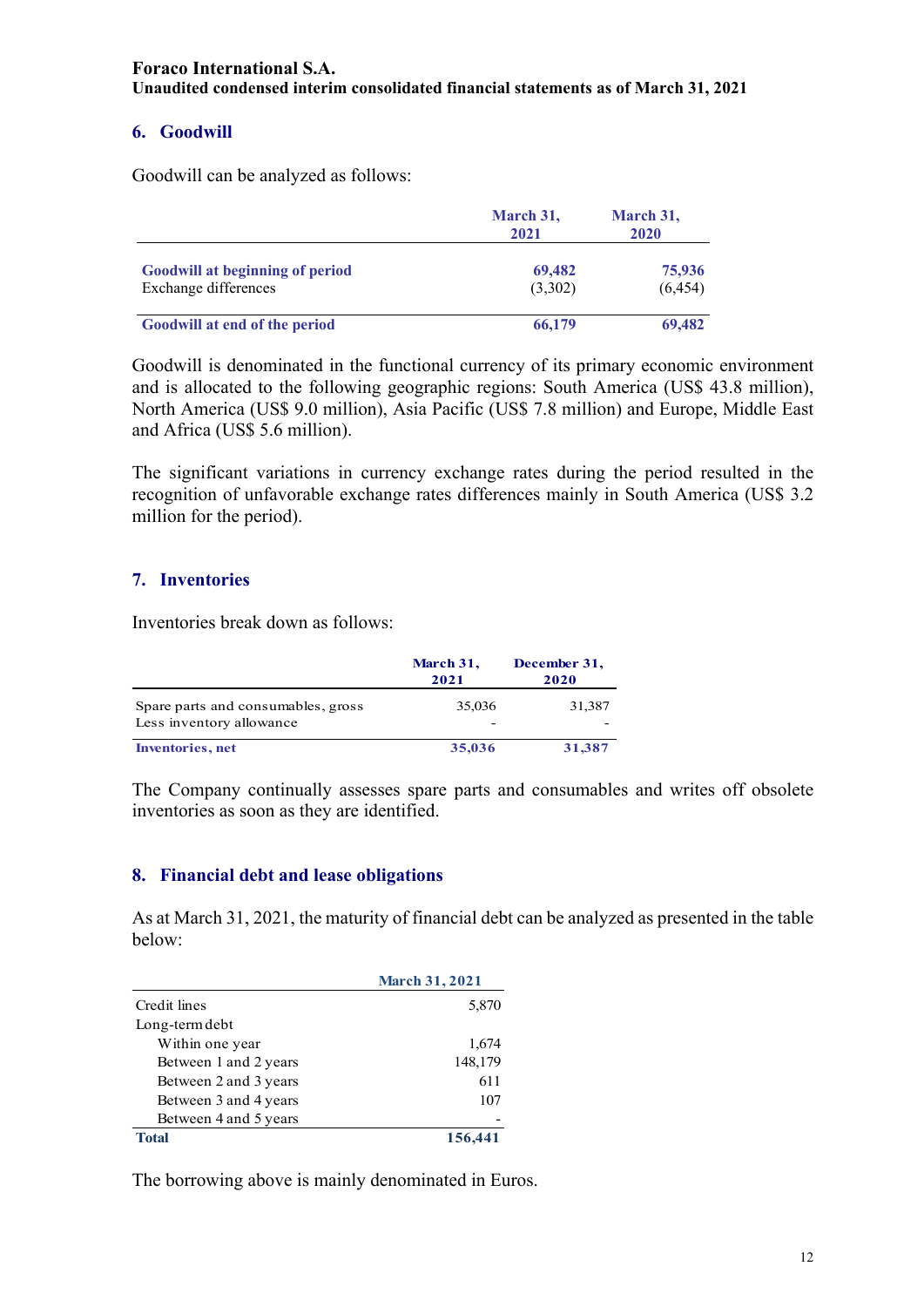As part of the implementation of IFRS 16, the Company recognized lease obligations amounting to US\$ 6,349 thousand as at March 31, 2021.

#### **9. Provisions**

Provisions comprise the following elements:

|                                          | <b>Pension and</b><br>retirement<br><b>indemnities</b> | <b>Provision</b><br>for tax<br>uncertainty | <b>Claims</b> | <b>Total</b> |
|------------------------------------------|--------------------------------------------------------|--------------------------------------------|---------------|--------------|
| As at January 1, 2021                    | 518                                                    |                                            | 148           | 666          |
| Charged to consolidated income statement |                                                        |                                            |               |              |
| - Addition to provisions                 | 63                                                     |                                            |               | 63           |
| - Used amounts reversed                  |                                                        |                                            |               |              |
| - Unused amouts reversed                 |                                                        |                                            |               |              |
| - Exchange differences                   |                                                        |                                            | (14)          | (13)         |
| <b>As at March 31, 2021</b>              | 582                                                    |                                            | 134           | 716          |

A certain number of claims have been filed by former employees of the Brazilian subsidiary. These claims may result in a cash outflow for the Company. Given the uncertainty surrounding such claims, an amount payable of US\$ 134 thousand has been provided for as at March 31, 2021.

The Company operates in various countries and may be subject to tax audits and other employee related risks. The Company is currently facing such risks in certain countries but there is no existing or contingent liability at the balance sheet date. The Company regularly reassesses its exposure and accounts for provisions accordingly.

#### **10. Share capital and change in equity**

#### **Number of shares outstanding**

As at March 31, 2021, the total common shares of the Company are distributed as follows:

|                                                                                 | Number of shares        |
|---------------------------------------------------------------------------------|-------------------------|
| Common shares held directly or indirectly by principal shareholders             | 37,594,498              |
| Common shares held directly or indirectly by individuals in their capacity as   |                         |
| members of the Board of Directors                                               | 1,164,754               |
| Common shares held by the Company                                               | 651,829                 |
| Common shares held by the public                                                | 50,540,717              |
| Total shares issued and outstanding                                             | 89,951,798              |
| Common shares held by the Company<br>Total common shares issued and outstanding | (651,829)<br>89,299,969 |

#### **Treasury shares**

The Company filed a notice on June 17, 2020, in respect of an additional NCIB with the TSX. The Company was entitled to purchase up to 1,000,000 additional common shares. As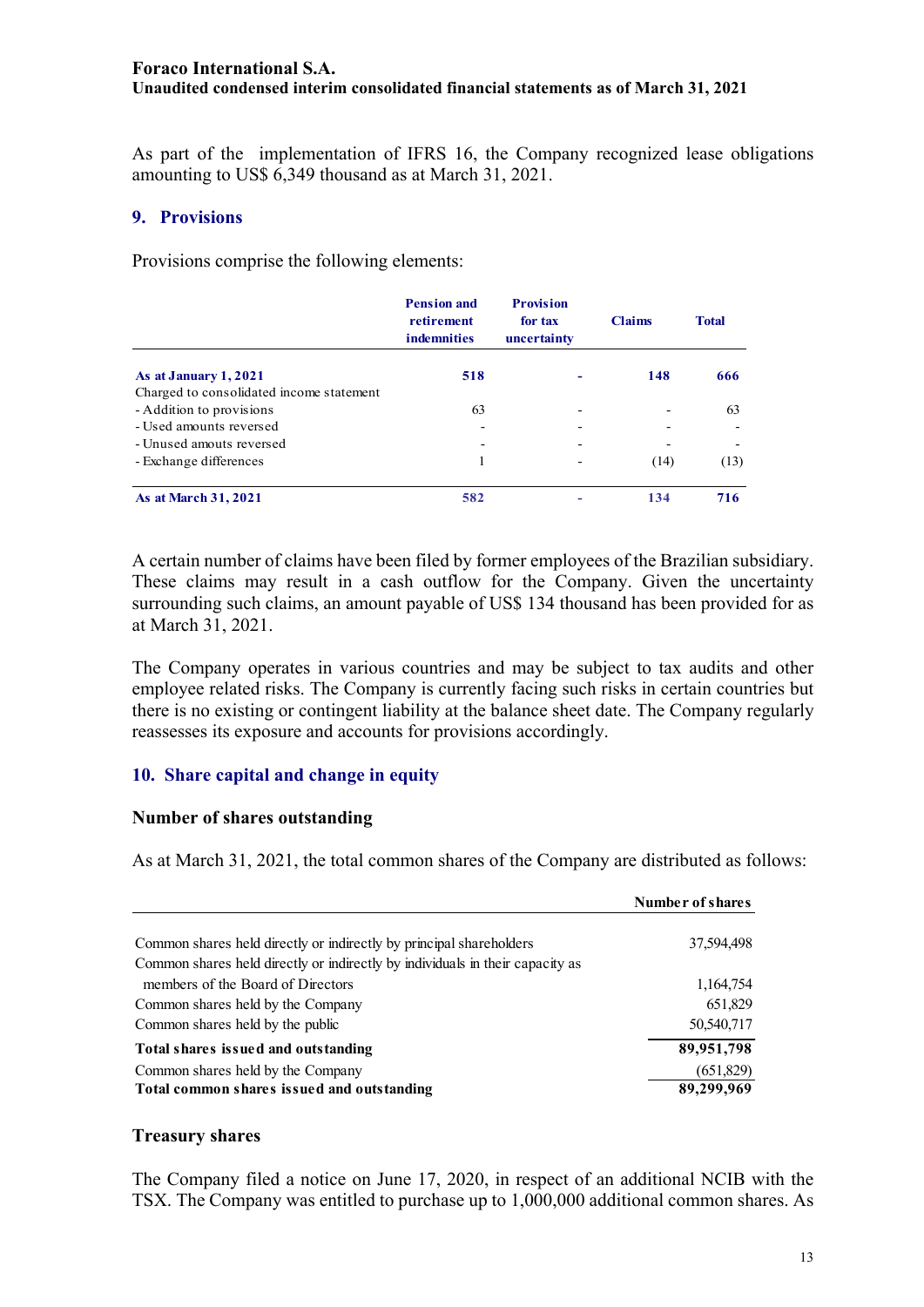at March 31, 2021, the Company purchased 610,060 of its own shares at an average purchase price of Can\$ 0.53.

As at March 31, 2021, the Company owns 651,829 of its own shares (298,209 as at December 31, 2020).

The common shares held by the Company can be used for potential future free share plans, bonus schemes and for other general purposes.

#### **11. Expenses by nature**

Operating expenses / (income), net by nature are as follows:

|                                                         | Three-month period ended<br>March 31, |           |
|---------------------------------------------------------|---------------------------------------|-----------|
|                                                         | 2021                                  | 2020      |
| Depreciation and amortization                           | (4,261)                               | (4,296)   |
| Accruals increases / (reversals)                        | (63)                                  | (108)     |
| Raw materials, consumables used and<br>external charges | (26,895)                              | (26,649)  |
| Employee benefit expense                                | (22,180)                              | (18,048)  |
| Taxes other than on income                              | (384)                                 | (535)     |
| Other operating (expenses) / profit, net                | 34                                    | 90        |
| <b>Total operating expenses</b>                         | (53.749)                              | (49, 546) |

Share-based compensation expenses recognized within Employee benefit expense for the period ended March 31, 2021 amount to US\$ 50 thousand (US\$ 45 thousand in 2020).

#### **12. Income tax expense**

During the three-month period ended March 31, 2021, the Company recognized an income tax profit amounting to US\$ 312 thousand. The income tax is recognized based on Management's best estimate of the average annual income tax rate expected for the full financial year on a tax jurisdiction by tax jurisdiction basis, taking into account the fact that the first quarter is seasonally lower.

#### **13. Commitments and contingencies**

Guarantees given are as follows:

|                            | March 31,<br>2021 | December 31,<br>2020 |
|----------------------------|-------------------|----------------------|
| Bid bonds                  | 232               | 243                  |
| Advance payment guarantees | 5,987             | 5,337                |
| Performance guarantees     | 2,374             | 2,052                |
| Retention guarantees       | 216               | 299                  |
| Financial guarantees       | 162               | 170                  |
| <b>Total</b>               | 8,971             | 8,101                |